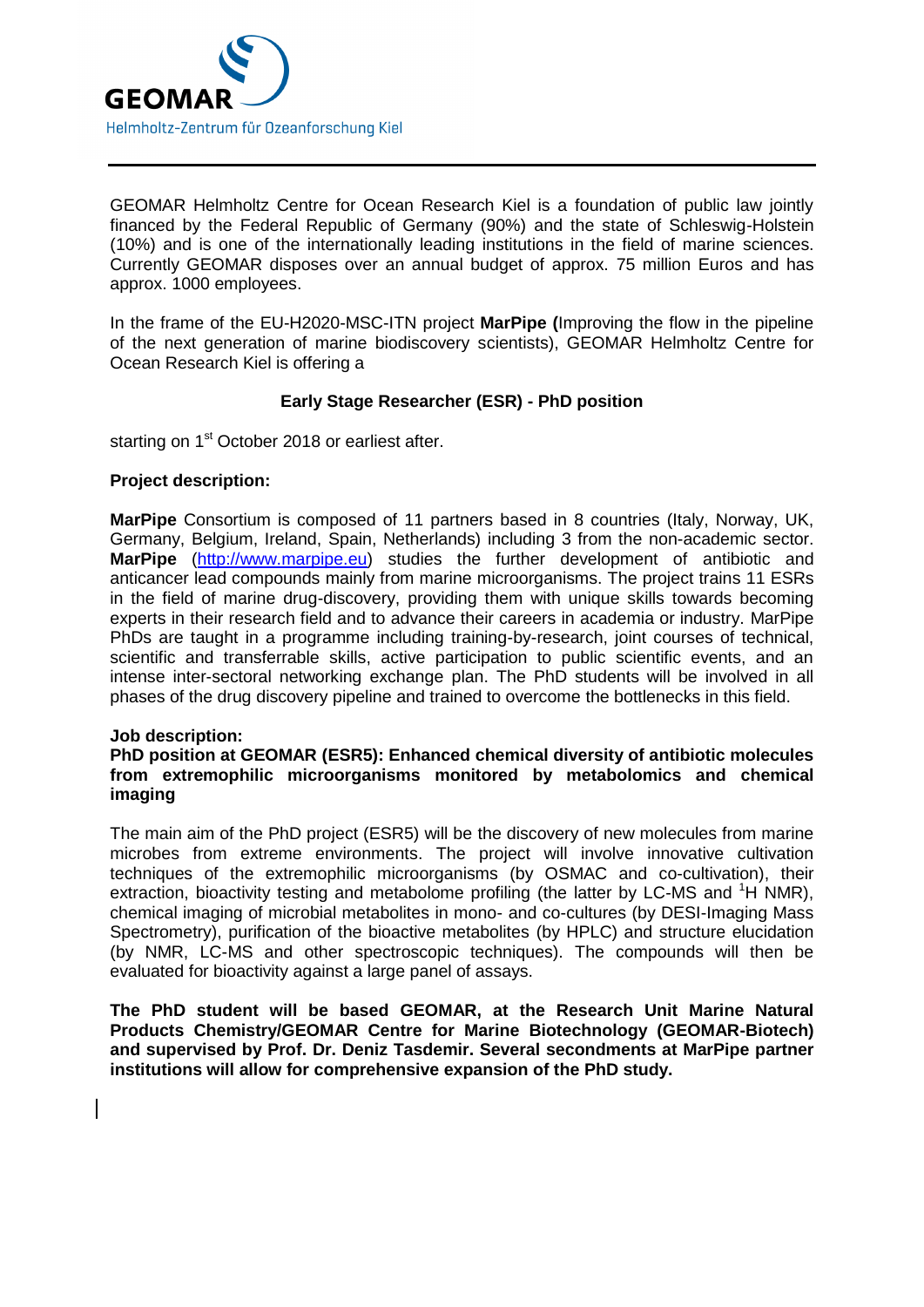

# **Qualifications:**

As a successful candidate you should have:

- A successful MSc degree in a relevant field, preferably in microbial natural products chemistry or a related field
- Demonstrated experience in lab work and methods in microbiology and natural product chemistry
- Some experience in writing publications and conference papers
- Willingness to travel
- Fluency in English with excellent oral and written communication skills
- Planning and organisational skills
- Motivation and capability of creative- and critical thinking, independent thought and experimentation, self-motivation and curiosity

# **Eligibility:**

By the eligibility criteria in the Marie Skłodowska-Curie Actions H2020 Guide for Applicants [\(http://ec.europa.eu/research/participants/data/ref/h2020/wp/2016\\_2017/main/h2020](http://ec.europa.eu/research/participants/data/ref/h2020/wp/2016_2017/main/h2020-wp1617-msca_en.pdf) [wp1617-msca\\_en.pdf\)](http://ec.europa.eu/research/participants/data/ref/h2020/wp/2016_2017/main/h2020-wp1617-msca_en.pdf) researchers each applicant must simultaneously fulfil the following criteria at the time of recruitment:

# **Mobility:**

At the time of recruitment, the applicant must not have resided or carried out his/her main activity (work, studies, etc…) in the country of the host organization for more than 12 months in the 3 years immediately prior to his/her recruitment. Compulsory national service and/or short stays such as holidays are not taken into account.

**Qualifications and research experience:** The applicant must fulfil the requirements defined for Early Stage Researchers (ESRs): ESRs are researchers who, at the time of recruitment, have **NOT yet been awarded the doctorate degree** and is in the first 4 years (full-time equivalent) of his/her research career.

# **Employment conditions:**

This is a 3-year PhD position starting on **1 st October 2018** or earliest after. In the first 22 months, the salary will follow the Marie Sklodowska-Curie rules whereas the 14 following months salary will follow Guidelines for employment of doctoral students at GEOMAR (75% E13 TVöD). The position cannot be split. The PhD student will be based at research unit Marine Natural Products Chemistry/GEOMAR Centre for Marine Biotechnology (GEOMAR-Biotech) and supervised by Prof. Dr. Deniz Tasdemir. Secondments to other MarPipe partner institutions will take place during the PhD project.

Please send your application containing:

- CV
- Statement of research interests
- Names and contact details of three people who agreed to write a reference letter
- Original transcripts of Bachelor and Master University Degrees
- Copy of valid identity documents

**Deadline for applications is 17<sup>th</sup> September 2018**. Application documents should be sent as **a single pdf-file** no later than **17 th September 2018** by e-mail to the GEOMAR personnel office (E-mail: [bewerbung\(at\)geomar.de\)](javascript:linkTo_UnCryptMailto(). Please put keyword "**MarPipe\_MN\_Tasdemir**" in the subject line of your email application and research statement.